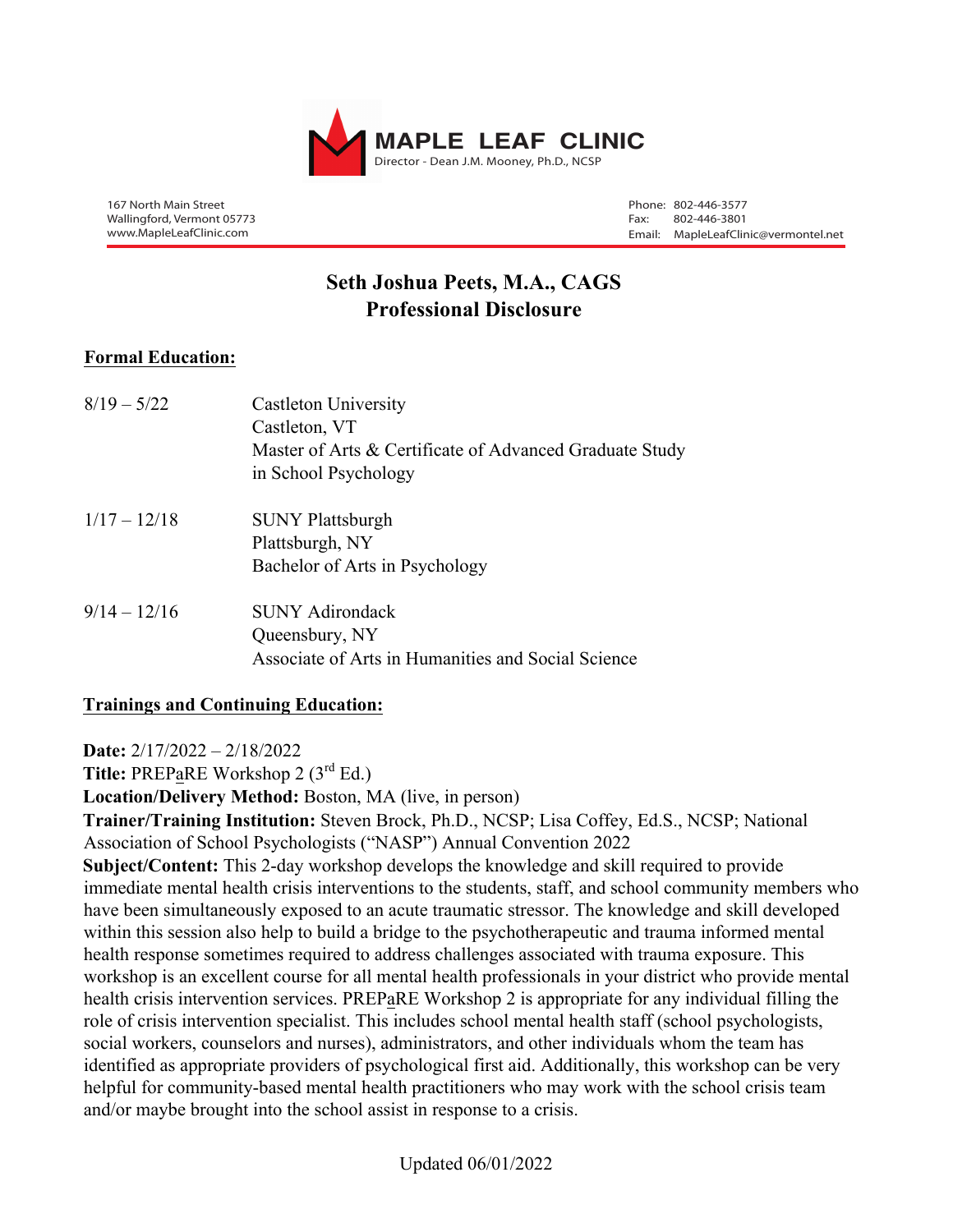# **Completed:** Yes

**Credentials Awarded:** *Certificate of completion for 13 continuing professional development hours*

# **Date:** 2/15/2022

**Title:** Interventions to Address Students in Need of More Intensive Math Supports **Location/Delivery Method:** Boston, MA (live, in person)

**Trainer/Training Institution:** Robin S. Codding, Ph.D.; National Association of School Psychologists ("NASP") Annual Convention 2022

**Subject/Content:** This session will help participants: become familiar with the strengths and limitations of standard protocol academic interventions; be able to define intensity and its role in promoting intervention effectiveness; learn how to adapt interventions to improve students' responsiveness across multiple dimensions; and learn how to adapt interventions by applying culturally responsive practices. This workshop will describe strengths and limitations of standard protocol interventions and define treatment intensity. Common reasons that students may benefit from intensified interventions will be identified, along with culturally and linguistically relevant adaptations. To individualize their interventions, practitioners will learn about assessment tools that can help them pinpoint reasons for mathematics failure. Participants will leave with actionable steps for adjusting mathematics interventions that ensure the use of high-leverage evidence-based practices.

# **Completed:** Yes

**Credentials Awarded:** *Certificate of completion for 3 continuing professional development hours*

# **Practice Experience:**

5/31/2022 – Present **Maple Leaf Clinic**, 167 North Main Street, Wallingford, VT 05773 **Clinician,** full-time Conducting psychological and psychoeducational evaluations and providing outpatient individual psychotherapy to children, adolescents, and young adults. **Supervisor:** Dr. Dean J.M. Mooney, PhD, NCSP Licensed Clinical Psychologist- Doctorate Licensed School Psychologist- Vermont Nationally Certified School Psychologist **Supervision:** in-person, individual and group, weekly for a cumulative of two hours, or more as needed; peer consultation

### **Scope of Practice including:**

**Therapeutic orientation**: Holistic, client-centered approach that combines Humanistic, Cognitive, Developmental and Behavioral theories and techniques.

**Area of Specialization:** None

**Treatment Methods:** Applied Behavioral Analysis (ABA), Person-Centered Therapy and Cognitive Behavioral Therapy

### **Information concerning unprofessional conduct for the profession follows.**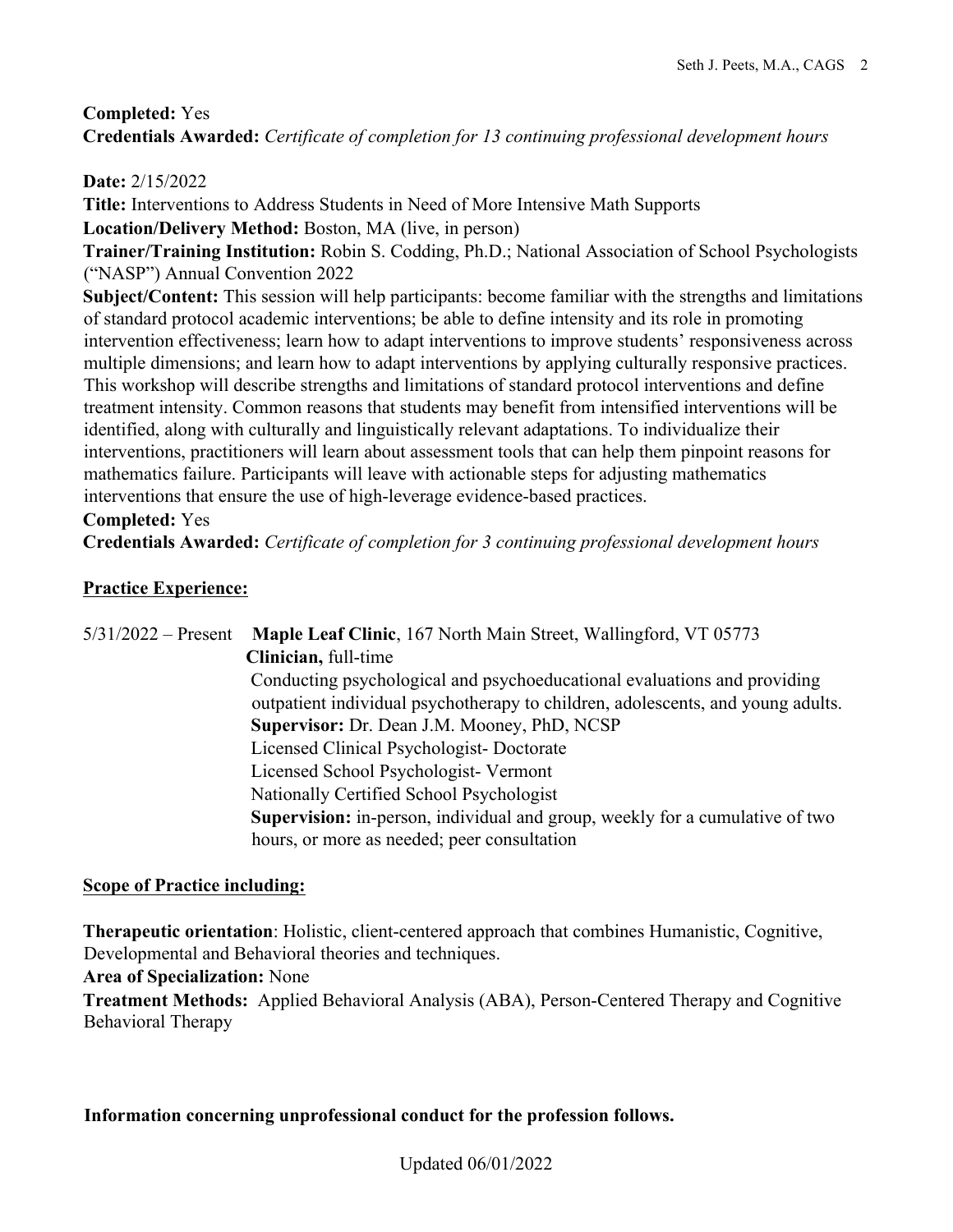#### Office of Professional Regulation Notice

The Office of Professional Regulation provides Vermont licenses, certifications, and registrations for over 56,000 practitioners and businesses. Forty-six professions and occupations are supported and managed by this office. A list of professions regulated is found below.

Each profession or occupation is governed by laws defining professional conduct. Consumers who have inquiries or wish to obtain a form to register a complaint may do so by calling (802) 828-1505, or by writing to the Director of the Office, Secretary, VT 05620-3402.

Upon receipt of a complaint, an administrative review determines if the issues raised are covered by the applicable professional conduct statute. If so, a committee is assigned to investigate, collect information, and recommend action or closure to the appropriate governing body.

All complaint investigations are confidential. Should the investigation conclude with a decision for disciplinary action against a professional's license and ability to practice, the name of the license holder will then be made public.

Complaint investigations focus on licensure and fitness of the licensee to practice. Disciplinary action, when warranted, ranges from warning to revocation of license, based on the circumstances. You should not expect a return of fees paid or additional unpaid services as part of the results of this process. If you seek restitution of this nature, consider consulting with the Consumer Protection Division of the Office of the Attorney General, retaining an attorney, or filing a case in Small Claims Court.

Accountancy Acupuncture Architects Athletic Trainers Auctioneers Audiologists Barbers & Cosmetologists Boxing Control Chiropractic Dental Examiners **Dietitians** Drug and Alcohol Counselor Electrolysis Professional Engineering Funeral Service Hearing Aid Dispensers Land Surveyors Landscape Architects Marriage & Family Therapists Clinical Mental Health Counselors Midwives, Licensed Motor Vehicle Racing Naturopaths Nursing Nursing Home Administrators Occupational Therapists Opticians **Optometry** Osteopathic Physicians and Surgeons Pharmacy Physical Therapists Private Investigative & Security Services Property Inspectors Psychoanalyst Psychology Psychotherapist, Non-licensed Radiologic Technology Real Estate Appraisers Real Estate Respiratory Care Social Workers, Clinical Tattooists Veterinary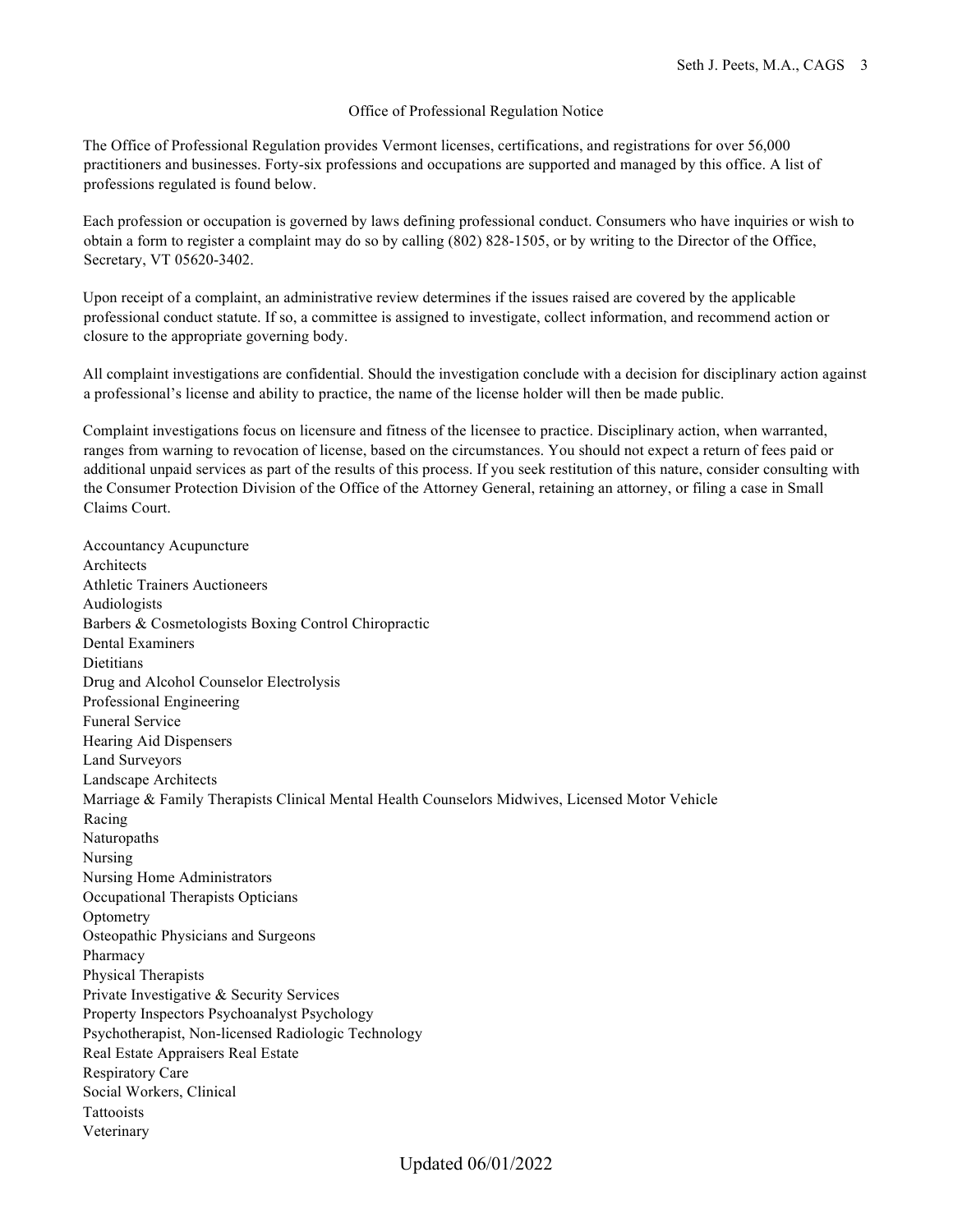#### Chapter 78: Roster of Psychotherapists Who Are Nonlicensed § 4090. Disclosure of Information

The board shall adopt rules requiring persons entered on the roster to disclose to each client the psychotherapist's professional qualifications and experience, those actions that constitute unprofessional conduct, and the method for filing a complaint or making a consumer inquiry, and provisions relating to the manner in which the information shall be displayed and signed by both the rostered psychotherapist and the client. The rules may include provisions for applying or modifying these requirements in cases involving institutionalized clients, minors and adults under the supervision of a guardian. The Vermont Statutes Online

#### **Title 3: Executive**

#### *Chapter 5: SECRETARY OF STATE Sub-Chapter 3: Professional Regulation* **3 V.S.A. § 129a. Unprofessional conduct**

(a) In addition to any other provision of law, the following conduct by a licensee constitutes unprofessional conduct. When that conduct is by an applicant or person who later becomes an applicant, it may constitute grounds for denial of a license or other disciplinary action. Any one of the following items, or any combination of items, whether or not the conduct at issue was committed within or outside the State, shall constitute unprofessional conduct:

(1) Fraudulent or deceptive procurement or use of a license.

(2) Advertising that is intended or has a tendency to deceive.

(3) Failing to comply with provisions of federal or state statutes or rules governing the practice of the profession.

(4) Failing to comply with an order of the board or violating any term or condition of a license restricted by the board.

(5) Practicing the profession when medically or psychologically unfit to do so. (6)

Delegating professional responsibilities to a person whom the licensed professional knows, or has reason to know, is not qualified by training, experience, education, or licensing credentials to perform them, or knowingly providing professional supervision or serving as a preceptor to a person who has not been licensed or registered as required by the laws of that person's profession. (7) Willfully making

or filing false reports or records in the practice of the profession; willfully impeding or obstructing the proper making or filing of reports or records or willfully failing to file the proper reports or records.

(8) Failing to make available promptly to a person using professional health care services, that person's representative, or succeeding health care professionals or institutions, upon written request and direction of the person using professional health care services, copies of that person's records in the possession or under the control of the licensed practitioner, or failing to notify patients or clients how to obtain their records when a practice closes. (9) Failing to retain client records for a period of seven years, unless laws specific to the profession allow for a shorter retention period. When other laws or agency rules require retention for a longer period of time, the longer retention period shall apply.

(10) Conviction of a crime related to the practice of the profession or conviction of a felony, whether or not related to the practice of the profession.

- (11) Failing to report to the office a conviction of any felony or any offense related to the practice of the profession in a Vermont District Court, a Vermont Superior Court, a federal court, or a court outside Vermont within 30 days.
- (12) Exercising undue influence on or taking improper advantage of a person using professional services, or promoting the sale of services or goods in a manner which exploits a person for the financial gain of the practitioner or a third party.
- (13) Performing treatments or providing services which the licensee is not qualified to perform or which are beyond the scope of the licensee's education, training, capabilities, experience, or scope of practice.
- (14) Failing to report to the office within 30 days a change of name or address.
- (15) Failing to exercise independent professional judgment in the performance of licensed activities when that judgment is necessary to avoid action repugnant to the obligations of the profession.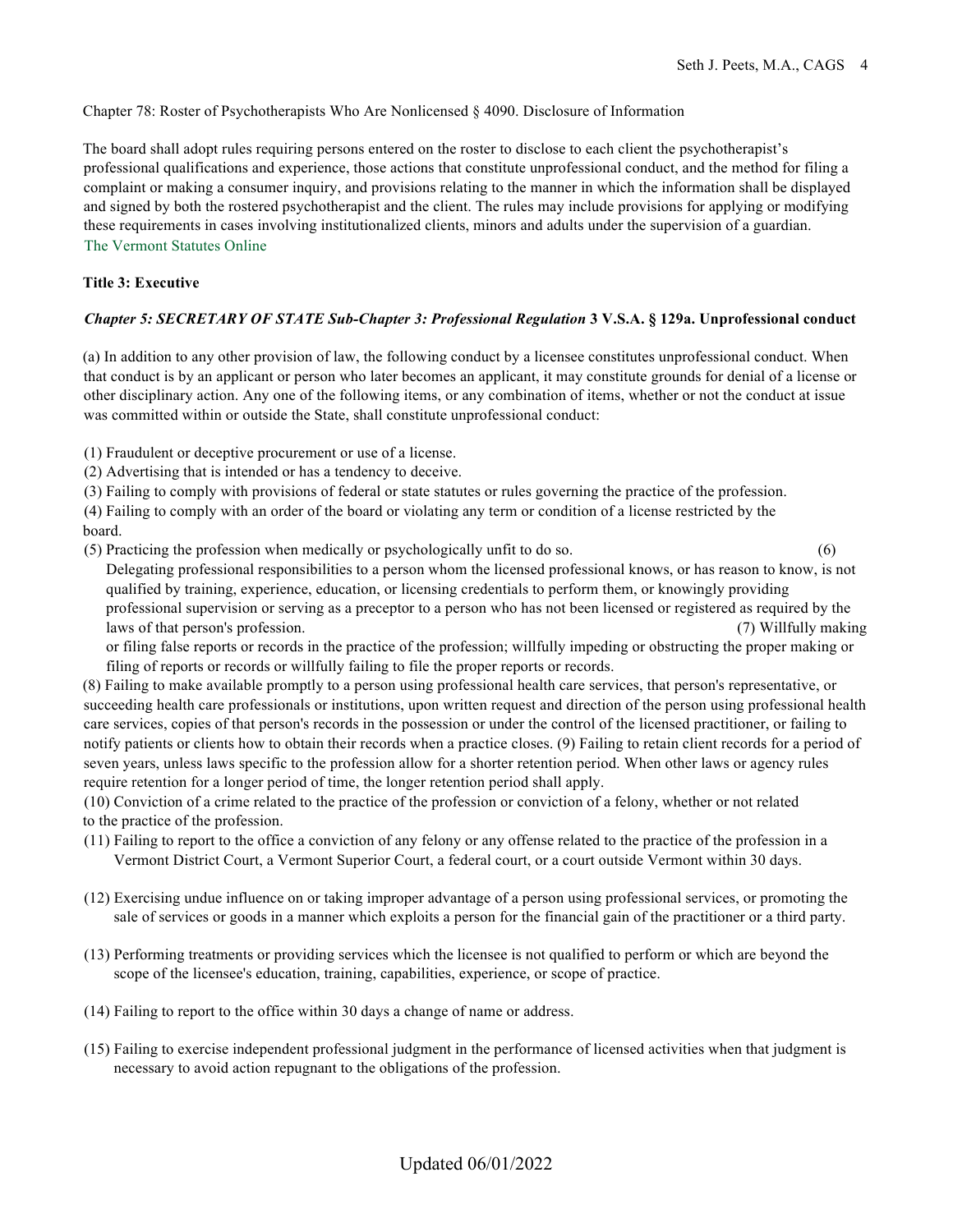(b) Failure to practice competently by reason of any cause on a single occasion or on multiple occasions may constitute unprofessional conduct, whether actual injury to a client, patient, or customer has occurred. Failure to practice competently includes:

(1) performance of unsafe or unacceptable patient or client care; or

(2) failure to conform to the essential standards of acceptable and prevailing practice.

(c) The burden of proof in a disciplinary action shall be on the State to show by a preponderance of the evidence that the person has engaged in unprofessional conduct.

(d) After hearing, and upon a finding of unprofessional conduct, a board or an administrative law officer may take disciplinary action against a licensee or applicant, including imposing an administrative penalty not to exceed \$1,000.00 for each unprofessional conduct violation. Any money received under this subsection shall be deposited in the Professional Regulatory Fee Fund established in section 124 of this title for the purpose of providing education and training for board members and advisor appointees. The Director shall detail in the annual report receipts and expenses from money received under this subsection.

(e) In the case where a standard of unprofessional conduct as set forth in this section conflicts with a standard set forth in a specific board's statute or rule, the standard that is most protective of the public shall govern. (Added 1997, No. 40, § 5; amended 2001, No. 151 (Adj. Sess.), § 2, eff. June 27, 2002; 2003, No. 60, § 2; 2005, No. 27, § 5; 2005, No. 148 (Adj. Sess.), § 4; 2009, No. 35, § 2; 2011, No. 66, § 3, eff. June 1, 2011; 2011, No. 116 (Adj. Sess.), § 5.)

### **§ 4093. Unprofessional conduct**

(a) Unprofessional conduct means the following conduct and conduct set forth in section 129a of Title 3: (1) Providing fraudulent or deceptive information in an application for entry on the roster.

- (2) Conviction of a crime that evinces an unfitness to practice psychotherapy.
- (3) Unauthorized use of a protected title in professional activity.
- (4) Conduct which evidences moral unfitness to practice psychotherapy.
- (5) Engaging in any sexual conduct with a client, or with the immediate family member of a client, with whom the psychotherapist has had a professional relationship within the previous two years.
- (6) Harassing, intimidating or abusing a client.
- (7) Entering into an additional relationship with a client, supervisee, research participant or student that might impair the psychotherapist's objectivity or otherwise interfere with his or her professional obligations.
- (8) Practicing outside or beyond a psychotherapist's area of training, experience or competence without appropriate supervision.

(b) After hearing, and upon a finding of unprofessional conduct, the board may take disciplinary action against a rostered psychotherapist or an applicant. (Added 1993, No. 222 (Adj. Sess.), § 17; amended 1997, No. 40, § 71; 1997, No. 145 (Adj. Sess.), § 61; 1999, No. 52, § 37.)